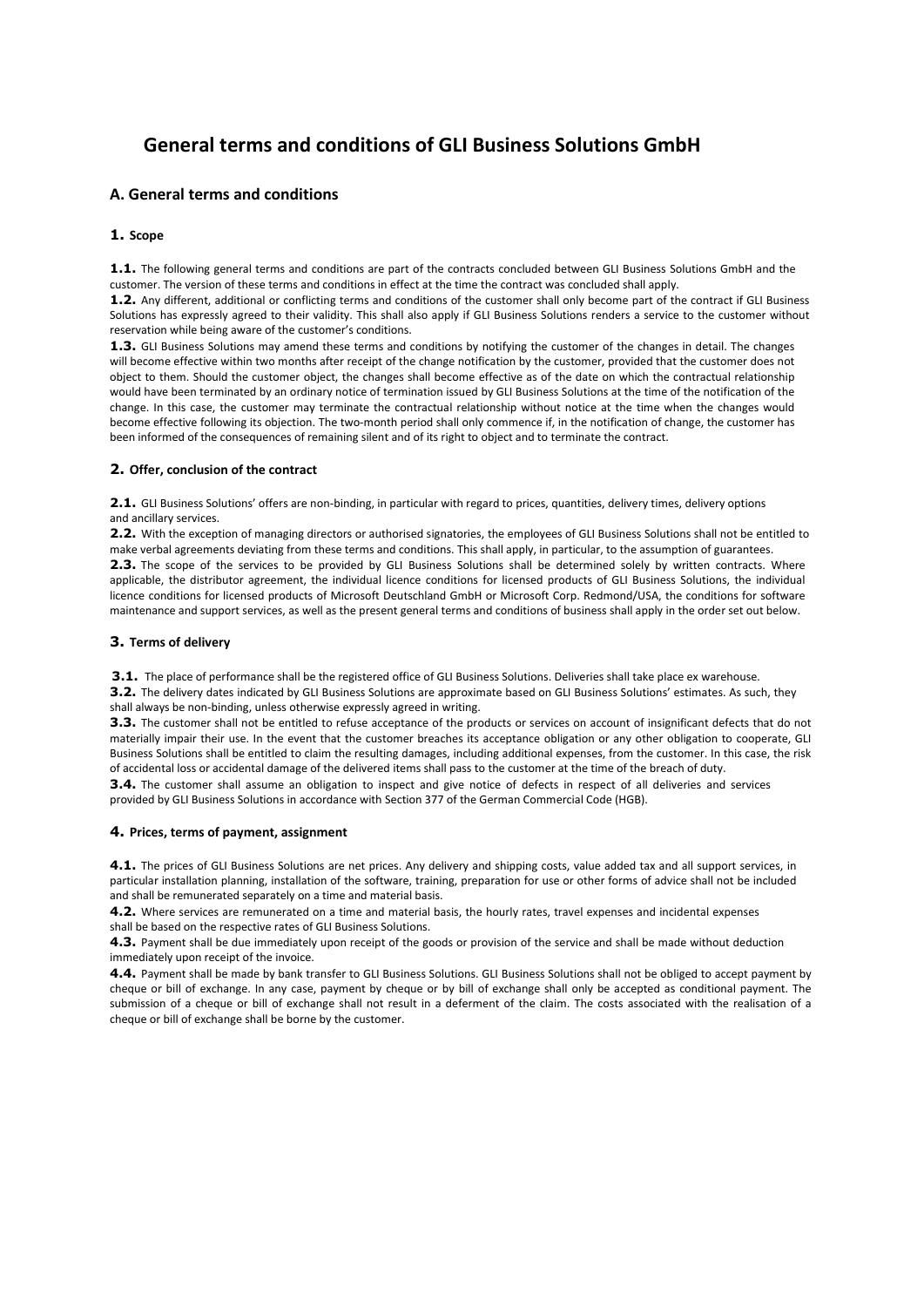**4.5.** If the customer defaults on any payment obligation, or if circumstances arise as a result of which the financial position of the customer deteriorates or its creditworthiness is impaired, all other claims of GLI Business Solutions against the customer shall become due immediately. In this event, GLI Business Solutions shall be entitled to withdraw from the software contracts and to withhold the provision of further services until payment has been made in full.

**4.6.** The customer shall only be entitled to set-offs if its counterclaims have been legally established, are undisputed or have been recognised by GLI Business Solutions. Furthermore, the customer shall only be entitled to exercise a right of retention if its counterclaim is based on the same contractual relationship.

**4.7.** The rights and obligations arising from the contracts concluded with GLI Business Solutions may not be transferred by the customer to a third party without the consent of GLI Business Solutions.

**4.8.** If an assignment made without the consent of GLI Business Solutions is nevertheless effective pursuant to Section 354a of the German Commercial Code (HGB), this shall not affect the right of GLI Business Solutions to set off any counterclaims, including against the customer as an existing creditor.

### **5. Cooperation of the customer**

**5.1.** The implementation and use of the software requires the cooperation of both parties. Therefore, the customer shall support GLI Business Solutions in the performance of its contractual obligations to the extent that this is necessary from the point of view of GLI Business Solutions. In particular, the customer shall, at GLI Business Solutions' request, provide GLI Business Solutions with the information required for this purpose at any time and grant access to the software, documentation and other materials as well as to all places where the software installed by GLI Business Solutions is located.

**5.2.** Both parties shall appoint a contact person who shall be responsible for all relevant questions and decisions.

**5.3.** The establishment of a functional hardware and software environment of sufficient capacity shall be the sole responsibility of the customer, also taking into account the additional requirements due to the software.

#### **6. Liability of GLI Business Solution**

**6.1.** GLI Business Solutions shall be liable for negligent conduct in accordance with the public liability insurance it has taken out. GLI Business Solutions shall provide the customer with a copy of the terms and conditions of the insurance policy upon request.

**6.2.** The aforementioned liability provisions shall also apply to the employees and other vicarious agents of GLI Business Solutions. Should the customer require an extension of liability beyond the scope of that specified in Clause 6.1, the customer shall bear the costs incurred to cover this additional risk. For this purpose, the customer shall inform GLI Business Solutions of the extent of the additional insurance cover required. GLI Business Solutions shall then obtain a quotation for the additional insurance cover from its public liability insurer and inform the customer of the costs to be incurred. If the customer agrees to these additional costs, GLI Business Solutions shall immediately arrange for the additional insurance cover. The extension of liability under Clause 6.1 shall become effective at the time when the additional insurance cover commences. Accordingly, the extension of liability shall end when the additional insurance cover ceases to apply.

#### **7. Liability for defects in quality and title**

**7.1.** Unless otherwise provided below, the liability for material defects for services provided by GLI Business Solutions shall be governed by the relevant statutory provisions.

**7.2.** Warranty claims shall not apply in the event of an insignificant deviation from the agreed or expected quality or an insignificant impairment of usability.

**7.3.** The customer is aware that the functioning of software depends on a large number of factors, given the complexity of the product. GLI Business Solution therefore only guarantees the technical usability of the software in accordance with the service description provided to the customer. In particular, GLI Business Solutions does not warrant that the software complies with the specific operational requirements of the customer, unless this is expressly agreed in the contract. It shall be the customer's sole responsibility to ascertain the suitability of the requested service for the intended purpose.

**7.4.** In the event that the customer itself or a third party has made any changes to the software, the customer may not claim that the software is defective unless the customer proves that the defect was not caused by these changes.

**7.5.** The customer shall be obliged to thoroughly test the software immediately after delivery and before use to ensure that it is free of defects and, in particular, that it can be used in the existing hardware and software configuration. The customer shall notify GLI Business Solutions in writing without delay of any defects detected during the inspection, as well as of any other defects once they have been detected, in each case specifying the defect and the time of detection. Should the customer fail to comply with this duty of notification in a proper and timely manner, the service shall be deemed to have been approved by the customer.

**7.6.** The customer shall report obvious defects without delay, at the latest within two weeks after delivery. Other defects shall be reported immediately after discovery. The notification of defects must be made in writing and shall be accompanied by a clear description of the defect. The notice of defect should make it possible to reproduce the defect. No liability shall apply for defects not notified in due time. Any statutory obligations to inspect and give notice of defects shall remain unaffected.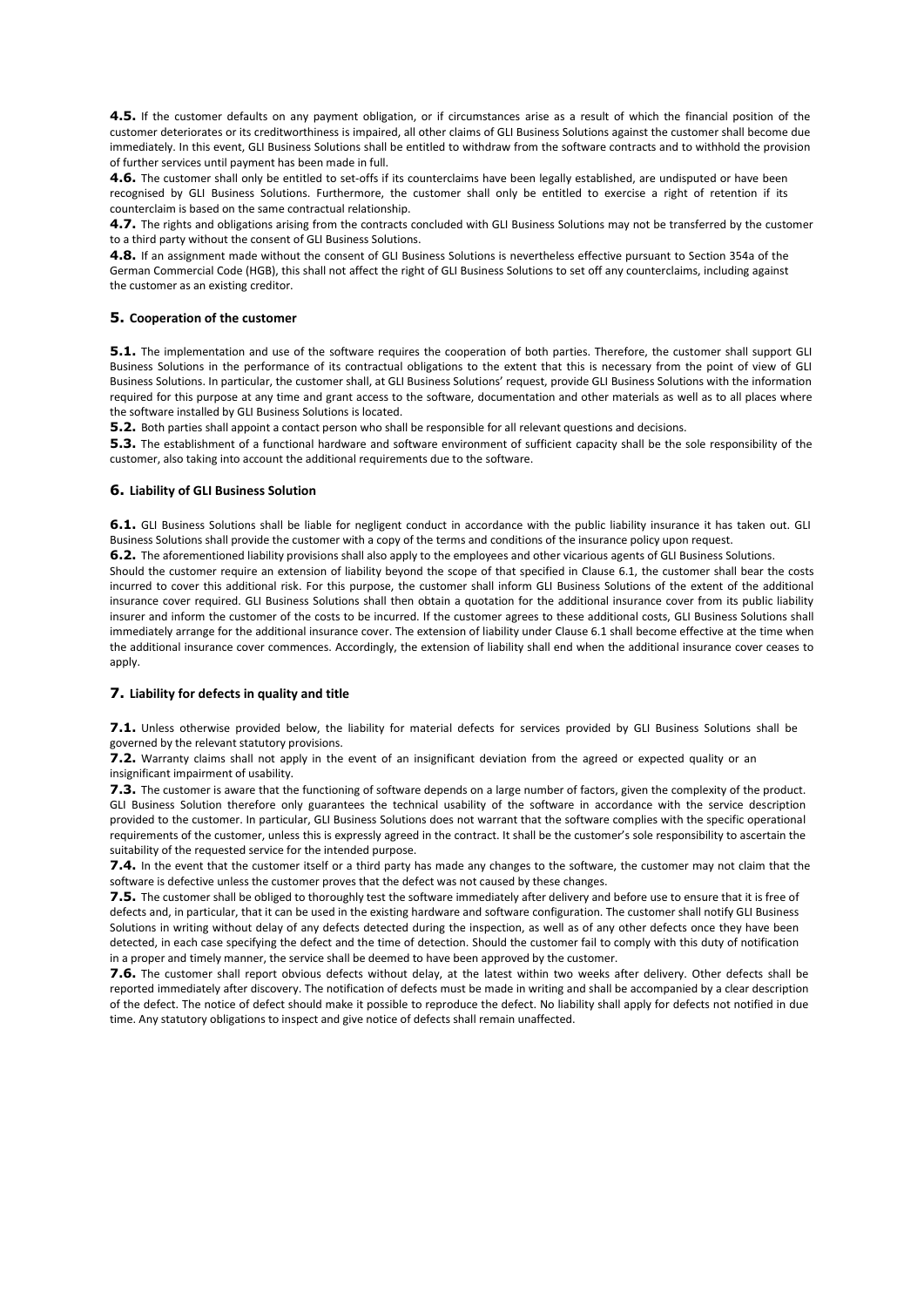**7.7.** The foregoing shall also apply if GLI Business Solutions makes products available for download in non-physical form. The notification period for obvious defects shall end no later than 12 weeks after GLI Business Solution has made the respective product available for download via the internet.

**7.8.** Any defects in the software supplied (defects in quality and title), including in the manuals and other documents, shall be remedied by GLI Business Solution after notification by the customer within the warranty period of one year commencing with the delivery. This shall be done, at the discretion of GLI Business Solution, by eliminating the defect (rectification) or by delivering defect-free software (replacement). Defects may also be remedied by supplying or installing a new version of the program or a workaround. Should the defect not impair the functionality or only impair it insignificantly, GLI Business Solutions shall be entitled to remedy the defect by supplying a new version or an update within the scope of its version, update and upgrade planning. The customer shall support GLI Business Solution in remedying the defect and shall, in particular, provide all information and documents necessary for remedying the defect.

**7.9.** In the event of a replacement, GLI Business Solutions shall also be entitled to deliver a new program version with at least the same scope of functions, unless this is unreasonable for the user, for example because it would require a different operating system or more powerful hardware. Any further training on the part of the customer to become acquainted with a possibly modified program structure or user guidance shall not be deemed unreasonable in principle.

**7.10.** If the software is to be returned to GLI Business Solutions for the purpose of repair or replacement, the customer shall bear the transport costs incurred.

**7.11.** If the defect cannot be remedied within a reasonable period of time, or if the repair or replacement is deemed to have failed for other reasons, the user may, at its discretion, reduce the purchase price (abatement), withdraw from the contract, claim damages or compensation for futile expenses. The latter two claims shall be governed by Clause 6 of these terms and conditions. Withdrawal from the contract shall not exclude the right to claim damages.

**7.12.** The rectification or replacement shall only be deemed to have failed if GLI Business Solutions has been given sufficient opportunity to rectify or replace the defective product without the desired result being achieved; if such rectification or replacement is impossible; if such rectification or replacement is refused or unreasonably delayed by GLI Business Solutions; if there are reasonable doubts as to the prospects of success; or if such rectification or replacement is unreasonable for other reasons.

**7.13.** If it becomes apparent that any services requested by the user and provided by GLI Business Solutions were not actually required as a result of a breach of duty by GLI Business Solutions, the customer shall pay for these services and reimburse the costs incurred by GLI Business Solutions.

**7.14.** Except in the case of claims for damages, the limitation period for claims arising from material defects shall be 12 months. This period shall commence upon delivery of the hotfix, service pack or new program version.

#### **8. Industrial property rights and copyrights**

8.1. If and to the extent that a third party asserts justified claims against the customer for infringement of an industrial property right or copyright ("property rights") by a service developed and/or provided by GLI Business Solutions, GLI Business Solutions shall be liable as follows, unless otherwise provided by law:

**a)** GLI Business Solutions shall, at its own discretion and at its own expense, either obtain a right of use for the service developed and/or provided, modify the service in such a way that the property rights are no longer infringed or replace the service, provided that this does not impair the use of the service as provided for in the contract. If and to the extent that GLI Business Solutions cannot definitively grant the customer the contractual right of use by taking the measures referred to under Point 1, the customer shall be entitled to withdraw from the contract after setting a reasonable deadline.

**b)** GLI Business Solutions shall only be obliged to take the aforementioned measures if the customer immediately notifies GLI Business Solutions in writing of the claims asserted by the third party while specifying the infringement; if the customer does not acknowledge that an infringement has taken place; and if the customer grants GLI Business Solutions all decision-making powers regarding the legal defence and the conduct of settlement negotiations without restriction. If the customer discontinues the use of the service for reasons of mitigation of damages or other important reasons, it shall be obliged to point out to the third party that the discontinuation of use does not constitute an acknowledgement of an infringement of property rights.

**8.2.** Claims of the customer according to Clause 8.1 shall be excluded if and to the extent that the customer is responsible for the infringement of property rights. Claims of the customer shall also be excluded if and to the extent that the infringement of property rights was caused by any special instructions of the customer, by an application not foreseeable by GLI Business Solutions or by the fact that the service was modified by the customer or used together with services not provided by GLI Business Solutions.

8.3. The customer shall be obliged to support GLI Business Solutions to the best of its ability in defending itself against the infringement of property rights. The customer shall notify GLI Business Solutions without delay of any infringement of third-party property rights with regard to the software supplied by GLI Business Solutions and shall leave the legal defence to GLI Business Solutions at the latter's expense.

**8.4.** Conversely, the customer shall indemnify GLI Business Solutions against all claims made by third parties against GLI Business Solutions for infringement of an industrial property right or copyright if the infringement results from an explicit instruction given by the customer to GLI Business Solutions, or if the customer has modified the service or integrated it into a third-party system.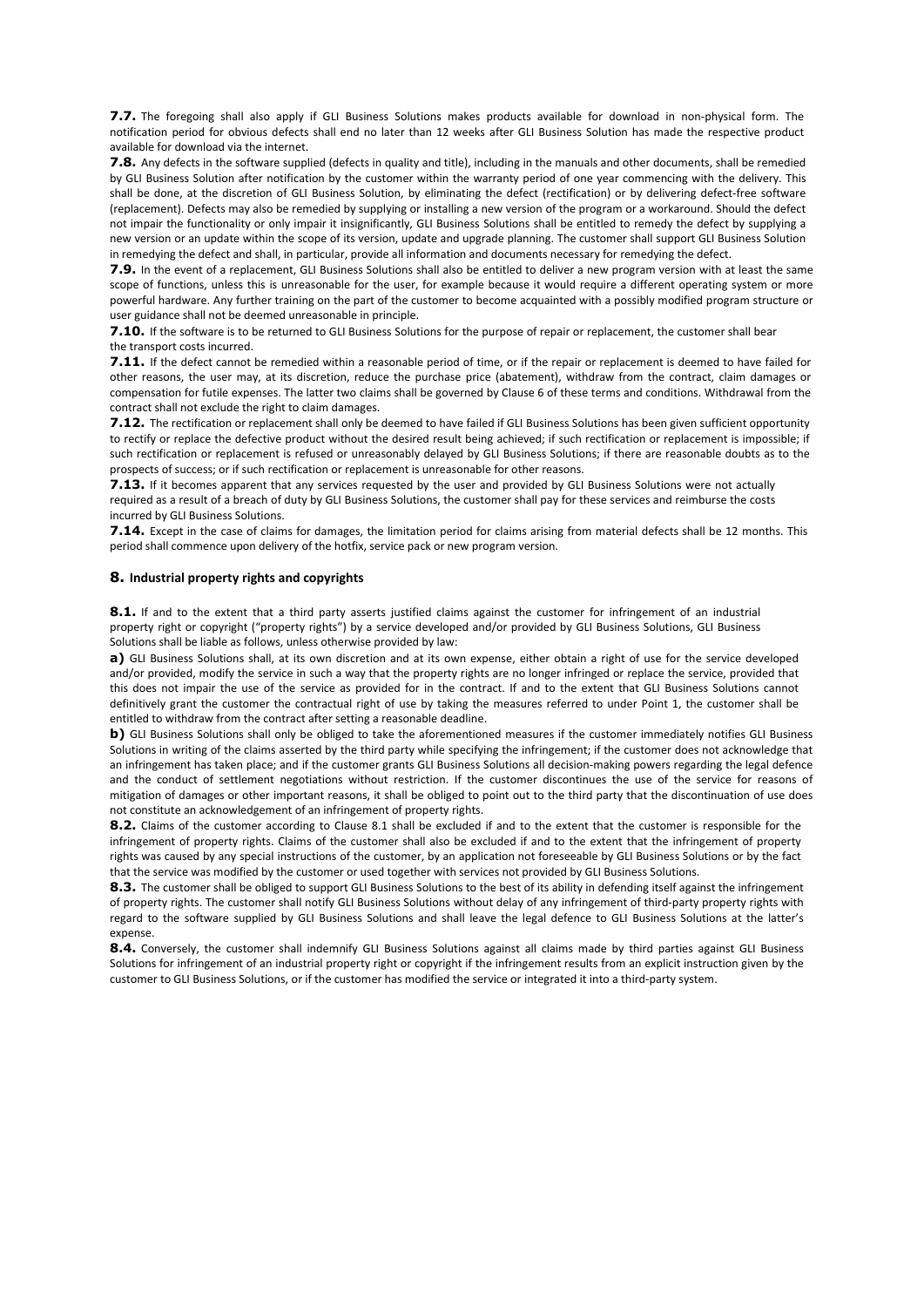# **9. Confidentiality**

**9.1.** The parties undertake to keep secret from third parties all confidential information mutually obtained in the course of the precontractual or contractual relations and to use it only for the purposes and within the scope of their contractual relations, and in particular not to exploit it commercially or non-commercially themselves.

**9.2.** The parties undertake to maintain secrecy with regard to any confidential information they have obtained even after termination of the contractual relationship. The disclosure of confidential information shall not grant the customer any rights to use this information. Any warranty and liability for contractual information shall be excluded.

**9.3.** The parties are aware that a breach of this confidentiality agreement may result in damage to the party disclosing the information. The right to assert claims for damages shall be expressly reserved for any breach of this confidentiality agreement.

### **10. Data protection**

10.1. GLI Business Solutions shall comply with the statutory data protection requirements.

**10.2.** Where GLI Business Solutions places orders with subcontractors, it shall be incumbent upon GLI Business Solutions to assign its obligations under this contract to these subcontractors. Point 1 shall apply, in particular, to the provisions regarding confidentiality, data protection and data security.

# **11. Set-off, retention, assignment**

**11.1.** The customer shall only be entitled to set-offs if its counterclaims have been legally established, are undisputed or have been recognised by GLI Business Solutions. Furthermore, the customer shall only be entitled to exercise a right of retention if its counterclaim is based on the same contractual relationship.

**11.2.** The rights and obligations arising from the contracts concluded with GLI Business Solutions may not be transferred by the customer to a third party without the consent of GLI Business Solutions.

**11.3.** If an assignment made without the consent of GLI Business Solutions is nevertheless effective pursuant to Section 354a of the German Commercial Code (HGB), this shall not affect the right of GLI Business Solutions to set off any counterclaims, including against the customer as an existing creditor.

# **12. Place of jurisdiction**

**12.1.** If the customer is a merchant within the meaning of the German Commercial Code (HGB), a legal entity under public law or a special fund under public law, the exclusive place of jurisdiction for all disputes arising from the contractual relationship shall be the registered office of GLI Business Solutions GmbH (25524 Itzehoe).

# **B. Special conditions for the provision of software**

#### **13. Provision of standard software**

13.1. The customer acquires the standard software ("software"), which is specified in more detail in the software contracts, from GLI Business Solutions, including the associated user documentation in electronic or printed form ("user documentation"), subject to the agreed terms of use.

13.2. The source code of the software shall only be part of the subject matter of the contract if and to the extent that this has been expressly agreed.

13.3. The service description of GLI Business Solutions shall be the definitive reference for the quality of the software. GLI Business Solutions shall not be obliged to provide any software with properties deviating from this description. In particular, the customer may not derive such an obligation from other representations of the software in public statements or in advertising by GLI Business Solutions or its employees or sales partners, unless GLI Business Solutions has expressly confirmed the divergent properties in writing.

#### **14. Granting of a right of use**

**14.1.** GLI Business Solutions grants the customer a simple, non-exclusive right, unlimited in time, to use the software on its computer equipment to the extent specified in the software contracts. Accordingly, the most recent version of the Microsoft licence terms for the use of Microsoft Dynamics NAV shall also apply to licensed products of GLI Business Solution.

**14.2.** Rights of use granted by GLI Business Solutions may only be transferred in their entirety, including all documentation and all existing data carriers. Prior to the transfer, the customer shall delete the software and all copies thereof from all its systems. A transfer shall only be permitted if the new user concludes the mandatory contracts for the use of the software with GLI Business Solution and uses the software exclusively in accordance with said contracts.

**14.3.** If, within the scope of rectification or maintenance, GLI Business Solutions provides the customer with any supplementary software (e.g. patches) or a new edition of the software (e.g. updates/upgrades) that replaces the software that was previously provided, these shall be subject to the present terms and conditions.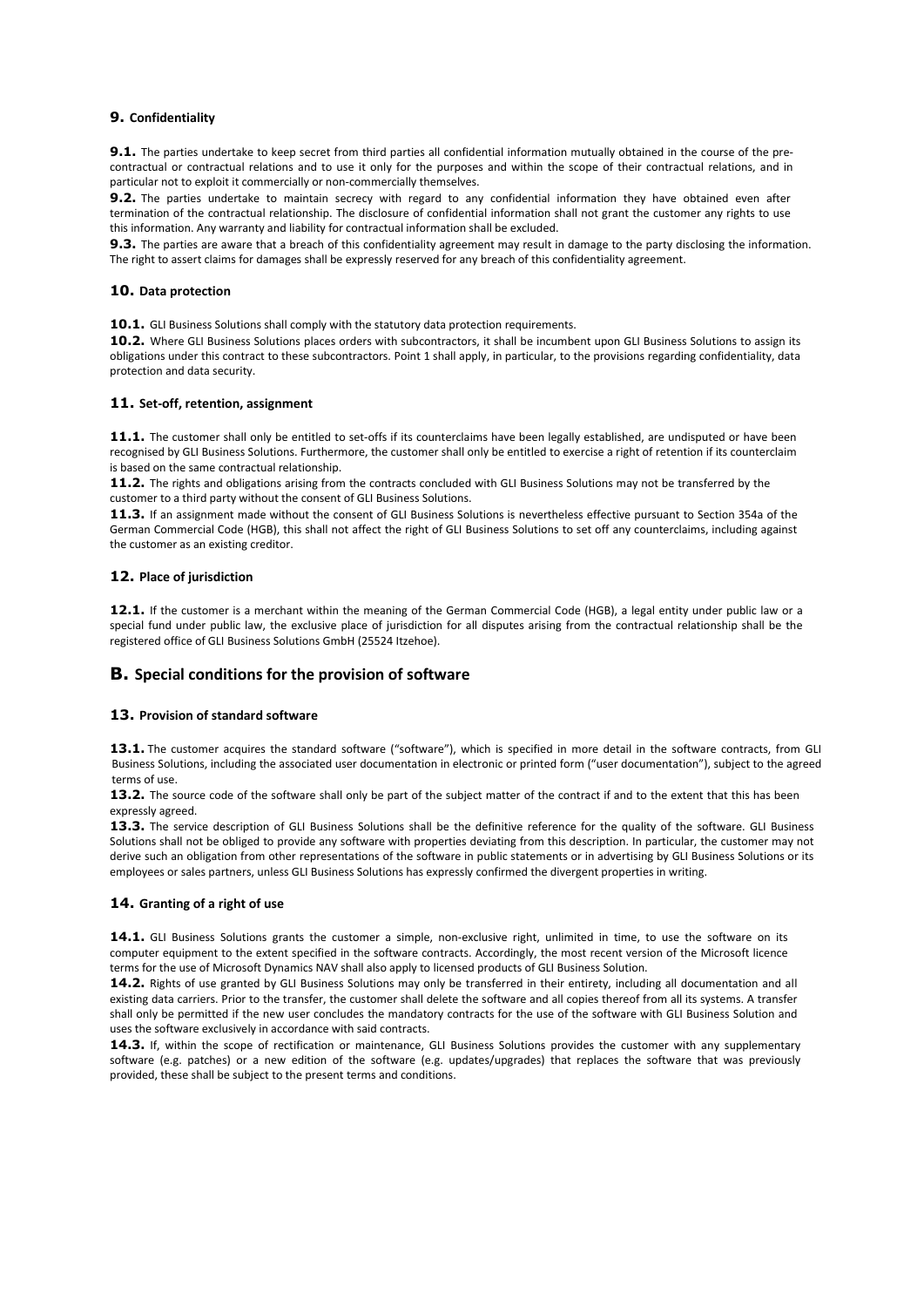**14.4.** If GLI Business Solutions provides a new version of the software, the customer's rights with respect to the previously provided software shall expire as soon as the customer actively uses the new software. However, GLI Business Solutions shall grant the customer a three-month transitional period during which both versions of the software may be used in parallel.

### **15. Retention of title**

15.1. GLI Business Solutions retains ownership of the delivered data carriers as well as the right to use the software they contain until the purchase price has been paid in full. If the customer is a merchant, the aforementioned reservations shall apply until full payment of all claims arising from the business relationship. This shall also apply if any or all claims of GLI Business Solutions have been entered into a current account and the balance has been drawn and acknowledged. Upon full acquisition of ownership of the data carriers, the customer shall acquire the rights of use specified in each case.

**15.2.** The customer shall keep the goods subject to retention of title in safe custody on behalf of GLI Business Solutions with all due care and shall insure them adequately against fire, water, theft and other risks of damage at its own expense. The customer shall assign its corresponding claims under the insurance contracts to GLI Business Solutions already upon conclusion of the present agreement. GLI Business Solutions shall accept the assignment.

15.3. The customer hereby assigns to GLI Business Solutions all claims arising from the resale of the goods or the re-licensing of the software. The customer shall be entitled to collect these claims subject to revocation. At the request of GLI Business Solutions, the customer shall disclose the assigned claims and the respective debtors. GLI Business Solutions shall be entitled to disclosure of any such assignment to the customer's debtors.

**15.4.** In the event of a breach of contract on the part of the customer, in particular default of payment, or an expected suspension of payments, GLI Business Solutions shall be entitled to recover the goods subject to retention of title at the expense of the customer, or to demand the assignment of any claims of the customer against third parties for their surrender. These rights shall also apply if the secured claims are time-barred. GLI Business Solutions shall be entitled to realise the goods subject to retention of title, if necessary, and to satisfy such claims from the proceeds of the sale, by setting them off against any outstanding claims.

**15.5.** Where GLI Business Solutions has the right to recover the goods subject to retention of title pursuant to the preceding clause, GLI Business Solutions shall be entitled to collect the goods subject to retention of title still in the possession of the customer at the latter's expense. The customer shall allow the employees of GLI Business Solutions who have been authorised to collect the reserved goods access to its business premises during office hours, even without prior notification.

**15.6.** The exercise of the rights arising from the reservation of title or a request to surrender shall not be deemed a withdrawal from the contract.

# **C. Special conditions for adjustments**

# **16. Implementation of adjustments**

**16.1.** Each of the parties shall appoint a project manager for the duration of the project. The realisation of the project shall be coordinated between the project leaders. The appointment of the respective project managers shall be notified in writing to the other party within a period of one week after the conclusion of the contract. The project managers shall jointly review the progress of the project at least once a month.

16.2. If a decision cannot be taken at the level of the project managers, it shall be taken by a project steering committee. This project steering committee shall include a member of the management of both parties or another employee of each party who is authorised to make decisions within the framework of this process. The project steering committee shall meet whenever either of the project managers requests it. Voting may also take place by telephone. All decisions shall be recorded in writing and signed by the members of the project steering committee.

16.3. Prior to acceptance, the customer may request in writing that the agreed requirements for the software be changed. GLI Business Solutions shall implement the service changes, provided that they are not unreasonable and can be performed by GLI Business Solutions within the scope of its operational capacity. Unless GLI Business Solutions rejects the change as unreasonable within 14 calendar days from receipt of the request for change or invokes a review pursuant to the following clause, GLI Business Solutions shall implement the changes.

**16.4.** If the request for change requires GLI Business Solutions to carry out an extensive investigation as to whether and under what conditions the change is feasible, GLI Business Solutions may demand remuneration for such investigation to the extent that it has notified the customer thereof in writing and the customer has subsequently issued a written order for the investigation to be carried out; the deadline by the end of which the customer must have been notified in writing of the result of the investigation shall be determined by mutual agreement.

16.5. If the amendment of a service or a request relating to the execution of the contract affects any contractual provisions, such as those pertaining to the price, deadlines for execution or acceptance, GLI Business Solutions shall request an amendment of the latest version of the contract and its annexes within a period of 14 calendar days after the request for amendment has been made. Should GLI Business Solutions fail to do so, it shall be obliged to perform the amended service within the framework of the existing agreements. **16.6.** Should GLI Business Solutions request an amendment of the contract, the customer shall notify GLI Business Solutions

within two weeks whether it accepts the amendment of the contract or not.

**16.7.** Irrespective of the aforementioned procedure, amendments may be mutually agreed between the project managers at any time. Any agreement on such amendments shall be signed off by the project managers. Accordingly, changes may also be agreed by the project steering committee. If, in these cases,